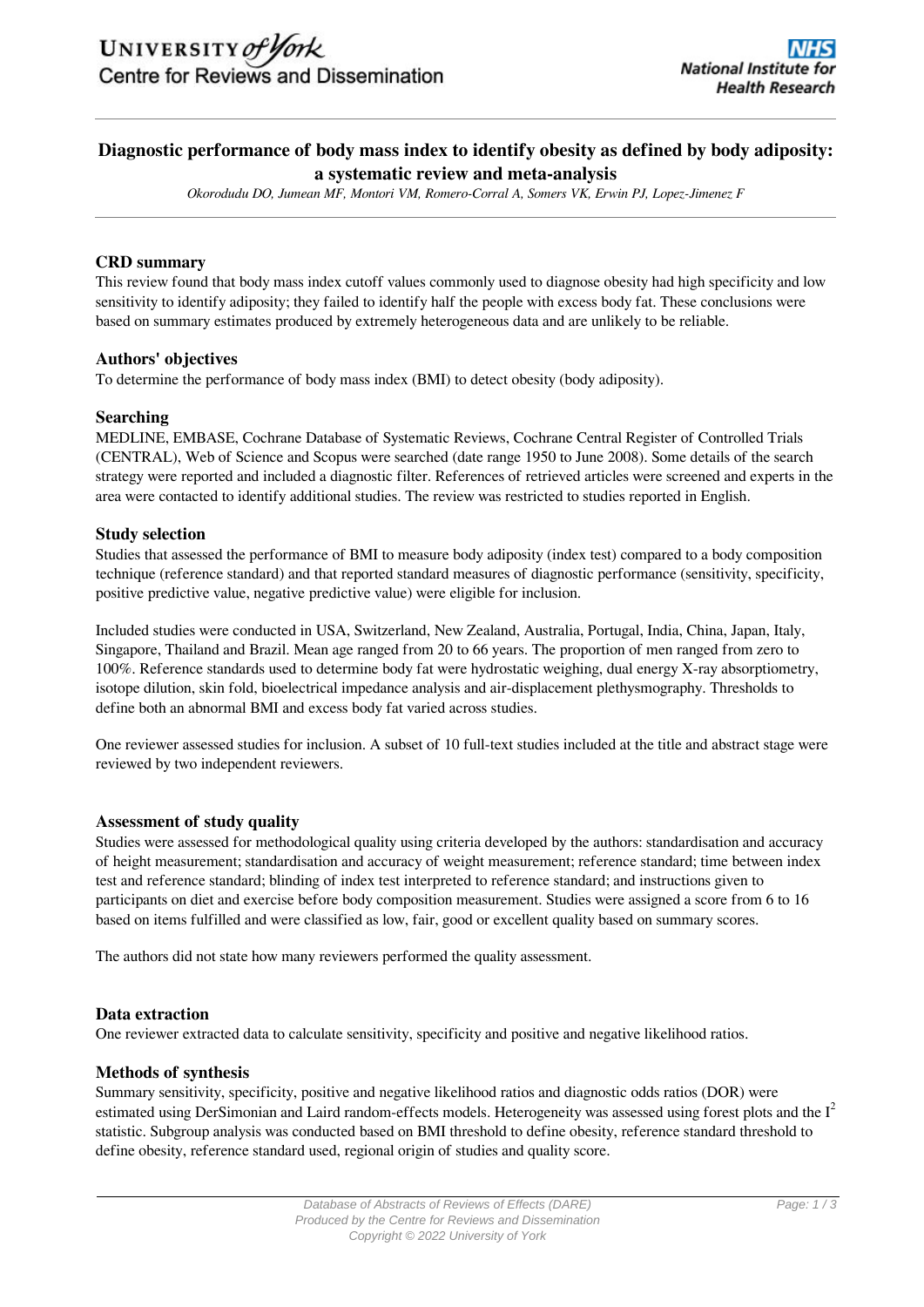

# **Results of the review**

Twenty-five studies that reported data on 32 samples (n= 31,968) were included.

Sensitivity ranged from 9% to 100%. Summary sensitivity was 50% (95% CI 43% to 57%). Specificity ranged from 10% to 100%. Summary specificity was 90% (95% CI 86% to 94%). There was substantial heterogeneity in both sensitivity and specificity  $(I^2 > 98\%)$ .

Substantial heterogeneity remained for all subgroup analyses.

#### **Authors' conclusions**

Commonly used BMI cutoff values to diagnose obesity had high specificity but low sensitivity to identify adiposity as they failed to identify half of the people with excess body fat.

#### **CRD commentary**

The review addressed a clear question supported by defined inclusion criteria. The literature search included some relevant databases. Use of a diagnostic filter meant that relevant studies may have been missed. Some attempts were made to identify unpublished studies. The review was restricted to English-language studies and nine studies were excluded as they written in other languages. Most of the review process was conducted by one reviewer and so there was potential for bias and error. Study quality was assessed using some relevant criteria, but results were summarised as a grading based on summary scores which were impossible to interpret and the quality of the included studies remained unclear. Very limited details of the included studies were reported, which made it difficult to determine the generalisability of the review findings. The synthesis of results used adequate methods, but heterogeneity was not investigated appropriately.

The authors' conclusions were based on summary estimates produced by extremely heterogeneous data. The conclusions are unlikely to be reliable.

#### **Implications of the review for practice and research**

Practice: The authors stated that the definition of obesity at the individual level needed to be reassessed.

Research: The authors did not stated any implications for research.

#### **Funding**

NIH grants HL-65176, HL-70302, HL-73211 and MO1RR00585; Clinical Scientist Development Award from American Heart Association; unrestricted grant from Select Research.

#### **Bibliographic details**

Okorodudu DO, Jumean MF, Montori VM, Romero-Corral A, Somers VK, Erwin PJ, Lopez-Jimenez F. Diagnostic performance of body mass index to identify obesity as defined by body adiposity: a systematic review and metaanalysis. International Journal of Obesity 2010; 34(5): 791-799

# **PubMedID**

[20125098](http://www.ncbi.nlm.nih.gov/pubmed?term=20125098)

**DOI** 10.1038/ijo.2010.5

**Original Paper URL** http://www.nature.com/ijo/journal/v34/n5/abs/ijo20105a.html

**Indexing Status** Subject indexing assigned by NLM